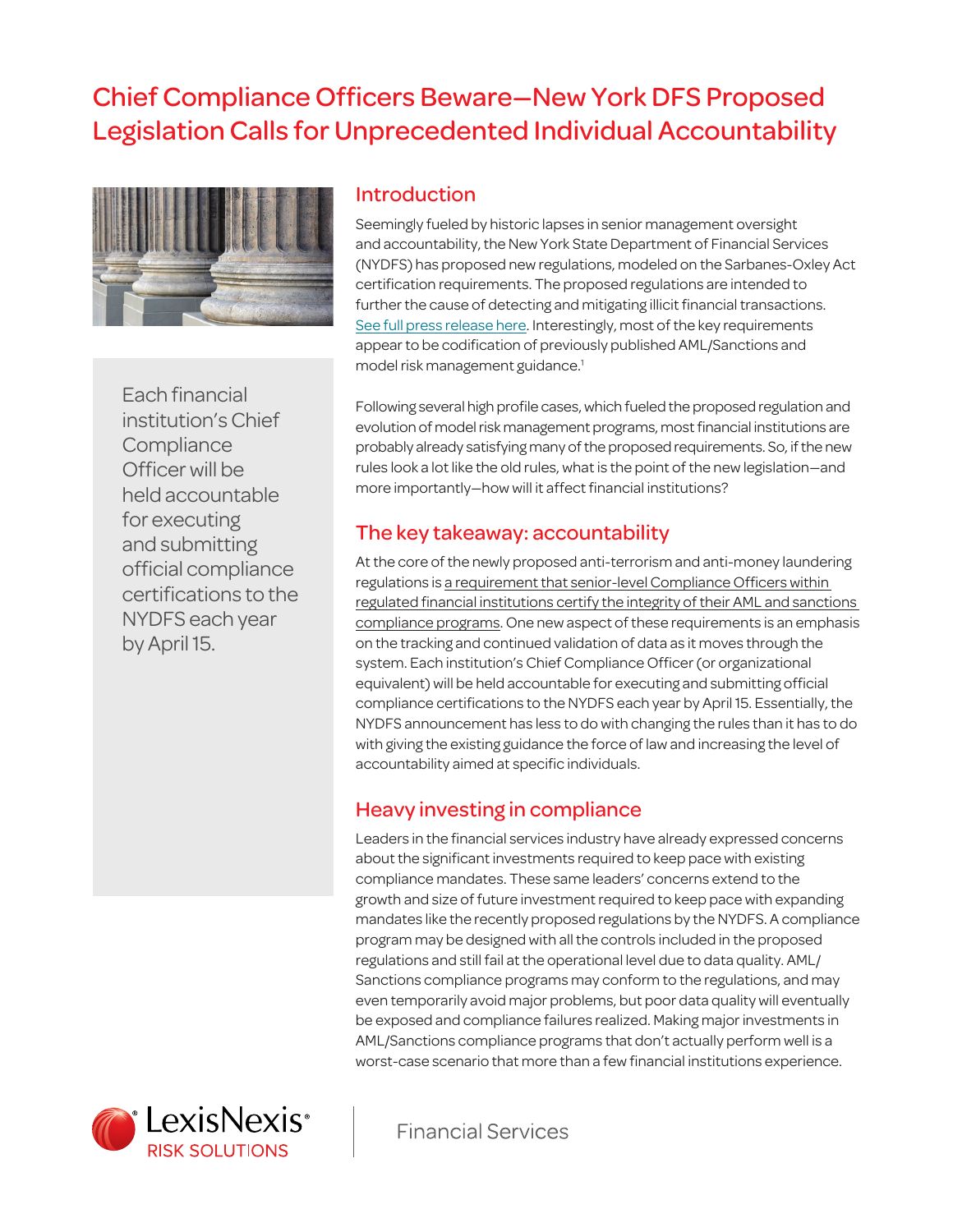This is a particularly worrisome scenario for Chief Compliance Officers at New York institutions because of the heightened personal accountability for failures due to poor quality data.

# A tough spot for Chief Compliance Officers

While the specific penalties levied against Chief Compliance Officers (CCO) for non-compliance and other program failures may vary greatly depending on the nature and scale of the offense, heavy fines, dismissal and permanent career damage are possibilities. The situation gets more complicated when the Chief Compliance Officer needs to remediate poor data quality. The data, funding, resources and the decision to remediate poor data quality often belong to the business line. Business line executives and C-Suite leaders may not fully appreciate the impact data quality has on compliance programs or have significantly different risk appetites than the CCO. In other words, a heavy onus is being placed on individuals that may not have the means or full authority to make changes, satisfy mandates and protect themselves and their careers.

#### What makes AML/Sanctions compliance programs ineffective?

The most challenging issue compliance programs experience can be accurately described with the simple cliché, "garbage in… garbage out." Low quality gasoline inhibits engine performance. Low quality food results in low energy and unhealthy bodies. And low quality data inevitably produces ineffective AML/Sanctions compliance programs particularly in the context of strict liability Sanctions laws.

Today, all kinds of data are gathered at unprecedented speeds from many disparate locations. Whether from fraud, unintentional errors, acquisition or changing regulatory requirements over time, there are constant inconsistencies and issues that can make managing data quality a difficult task—especially as that data is being moved from point A to points B, C and D for use in various operational areas with disparate purposes.

# Quality data is more critical than ever —and here's why

One key requirement in the validation section of the proposed NYDFS regulation says AML/Sanctions compliance programs must validate, pre-implementation and post-implementation, the integrity, accuracy and completeness of the data. An AML/Sanctions compliance program can do everything that's prescribed within the proposed NYDFS regulations, but ultimately, if you're starting with poor quality data, it's possible to validate that your poor quality data is being accurately and completely transferred and used within your program. Stated another way, institutions can validate the integrity, accuracy and completeness of bad data, and transfer that bad data, accurately and completely, from beginning to end. The problem is still bad data (garbage in) and your program breaks down (garbage out). The point is, many validation and certification processes don't identify and solve the underlying weakness of your program caused by poor quality data.

Never before have individuals, rather than whole organizations, been held so accountable for the integrity and effectiveness of AML/Sanctions compliance programs.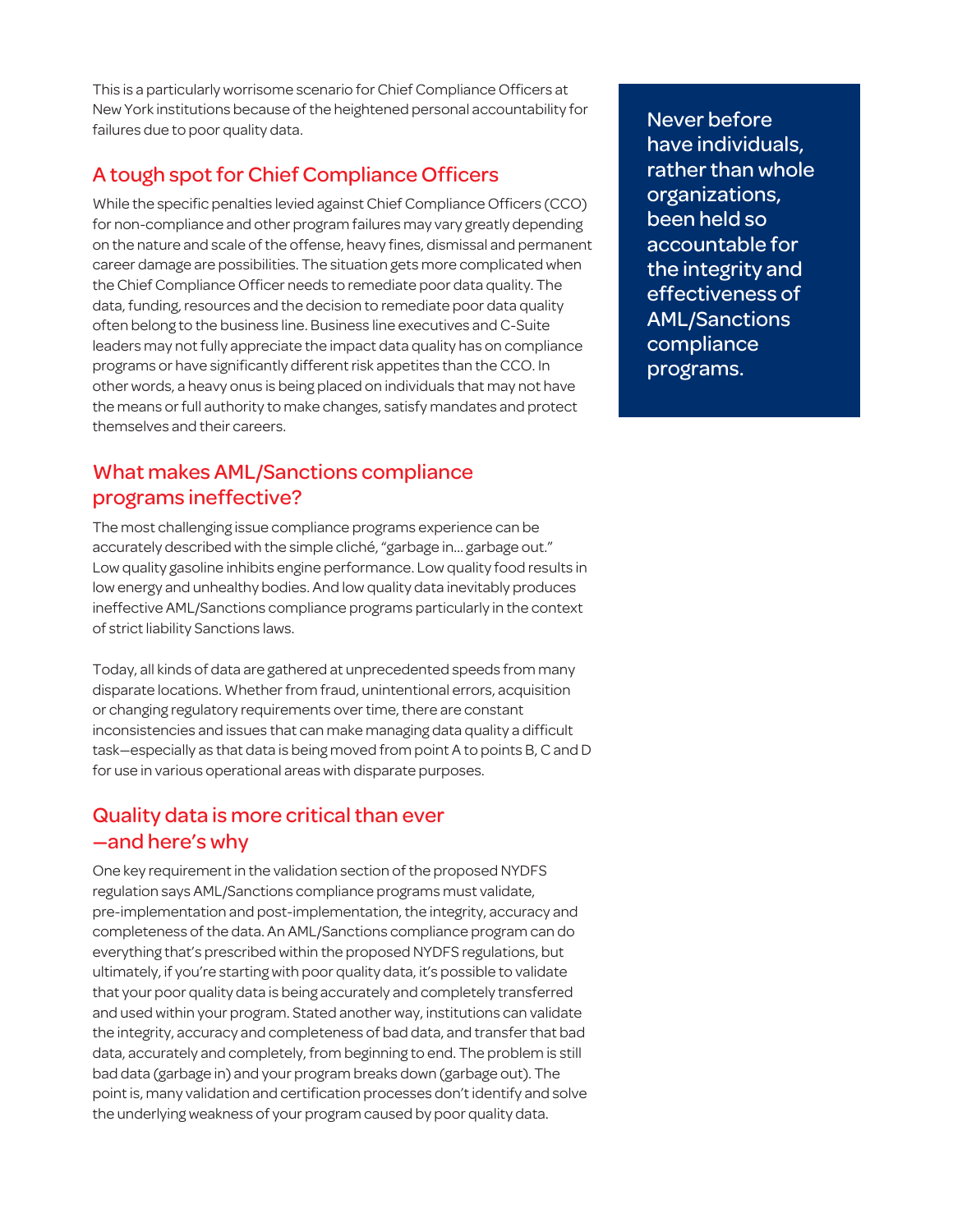# The Solution: Include the right tests in your validation processes and fix the data

Model validation is a set of processes and activities implemented to verify that models are achieving their intended objectives. Model validation also identifies model assumptions and limitations, malfunctions and gaps, and assesses their potential negative impact. In addition to the bevy of other validation tests, Compliance Officers should evaluate model validation plans to ensure they include:

- Thorough sensitivity and stress testing based on the design of specific watchlist filtering systems (testing a few hundred names is rarely sufficient);
- Robust data quality assessment to identify data quality weaknesses in internal data based on sensitivity/stress test results; and,
- Benchmarking watchlist filtering configurations against industry performance.

Model validation requires strong collaboration between business line data owners, technology, compliance and the model developer. In the case of third-party developed models, this may include involving the watchlist filtering vendor in the validation process. Including model developers helps ensure testing personnel have access to the knowledge necessary to design effective test plans without impairing the independence of the tests and drive effective remediation plans.

In the case of the NYDFS legislation, solutions can be applied to identify where watchlist filtering systems may not be performing correctly. More often than not, problems found in model performance can be traced directly to poor data quality that's not "fit for purpose." A truly comprehensive model validation solution will include data quality management tools that expose data weaknesses and make corrections, enhancements and updates to ensure optimum data quality suitable for the watchlist filtering, and transaction monitoring systems. Model validation and data remediation activities can be set up as automated processes and should continue on an ongoing basis in order to spot any new issues and maintain optimum data quality and compliance program effectiveness while managing costs.

Fortunately for Chief Compliance Officers, there are simple, affordable data quality management, sensitivity/stress testing and benchmarking solutions available today that simplify the discussion with and reduce the dependence on technology resources to solve the problem.

# **Attention Chief Compliance**

**Officers:** If you're not looking at the underlying quality of your data, and its fit for purpose (watchlist filtering, transaction monitoring, etc.), you can validate and certify a program that, because of poor data quality, isn't working properly. Data management and validation that doesn't assess data quality issues which impact watchlist filtering and transaction monitoring programs will inevitably fail to catch prohibited transactions and/or suspicious activities. This means you individually, and your organization as a whole, will be at increased risk.

#### About the Author

Chris Siddons is Senior Director, Regulatory and Compliance Solutions. In this role, Chris is responsible for identifying legal and regulatory developments in the financial services sector and driving the strategic direction of LexisNexis Risk Solutions compliance solutions. Prior to LexisNexis, both as a Compliance Officer and Consultant, Chris was responsible for the development, implementation, audit, validation and remediation of AML/Sanctions compliance programs and monitoring systems at financial institutions.